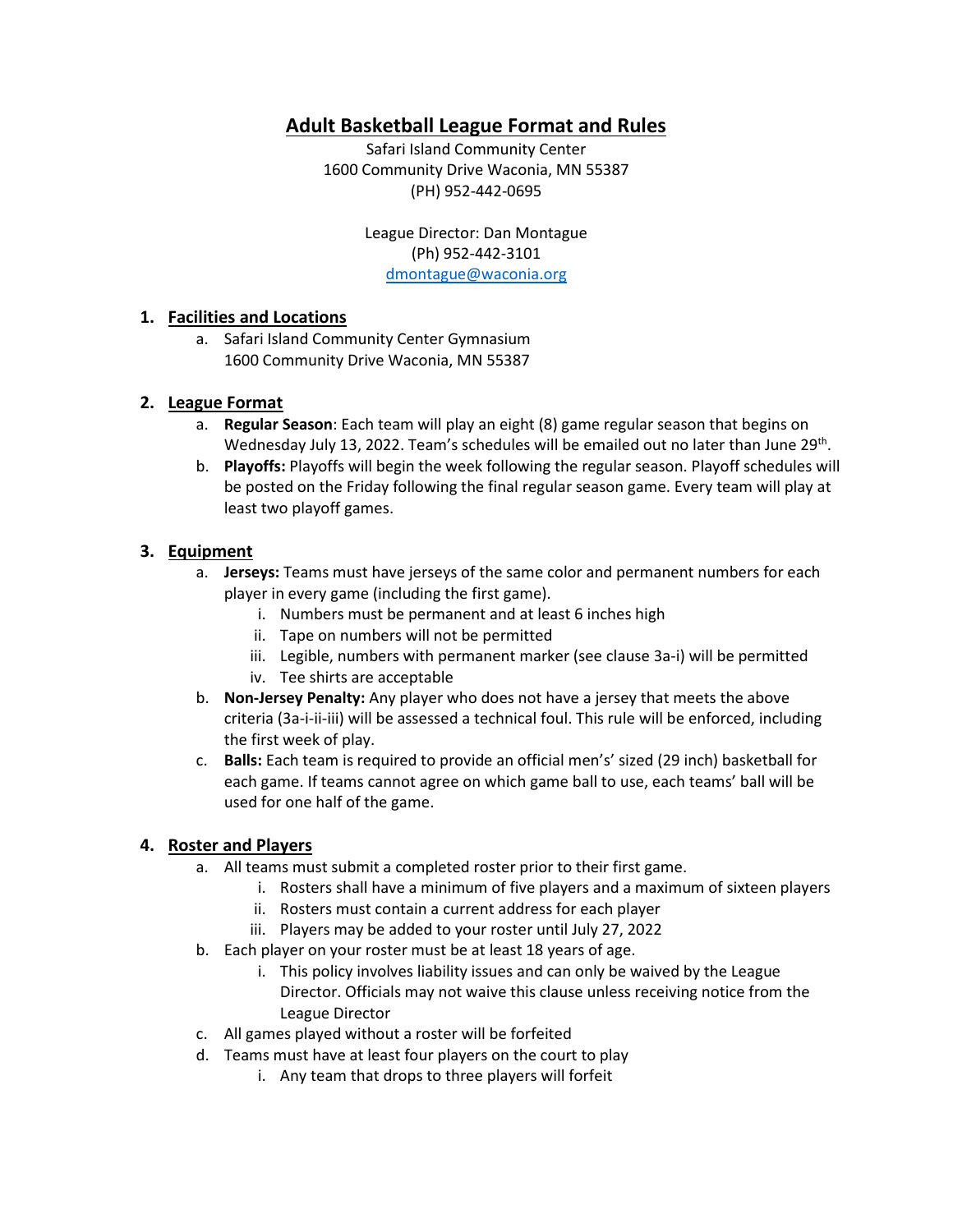### **5. Free Agents**

- **a.** League Director will keep a list of individual players who would like to be placed on a team and/or be substitutes. Emai[l dmontague@waconia.org](mailto:dmontague@waconia.org) to request a copy of the list. Players from the Free Agent List can sub for multiple teams in a league, but if they play in a fourth match for a team, they must be removed from the draft list for that particular evening's leagues and be placed on that particular team's roster. Free agents are not eligible for the playoffs, so invite them onto your team!
- **b.** Players interested in becoming a free agent can fill out the form at [www.safariislandcommunitycenter.com/adultleagues.](http://www.safariislandcommunitycenter.com/adultleagues)

### 6. **Team Manager's Role**

- a. Each team shall designate one team manager before the game begins for each game
- b. The designated team manager (and only the team manager) shall be responsible for all interaction with the officials
	- i. Managers may discuss rule interpretations but may not discuss judgment calls
	- ii. Managers are expected to be respectful toward officials the team manager does not have the right to question judgment calls or speak to the official in a rude or disrespectful way. **Penalty: technical foul.**
- c. Team managers are responsible for ensuring that all players and spectators who are with their team behave in an appropriate manner. **Penalty: technical foul.**
- d. The team's captain is responsible to disclose the full name of any player assessed a technical foul or ejected. The game will not resume until this information is disclosed. If a manager refuses to disclose a player's information after the game, he (the manager) will be assessed a technical foul and be held out of future games until the name is disclosed.

# 7. **Game Time**

- a. Games will begin promptly at the scheduled start time
	- i. If a team only has four players present at gametime, they must play with four
	- ii. If a team does not have four players present at ten minutes past the scheduled gametime, they will forfeit the game.
- b. Games will consist of two of two 20-minute halves.
- c. The clock will be running time except:
	- i. The final 2 minutes of the second half (unless a team is ahead by 20 points or more)
	- ii. An injury occurs that requires stoppage of the game for longer than a normal stoppage (this is up to the officials' judgment)
	- iii. A time out is called
- d. If teams are tied at the end of regulation, a two-minute overtime period will be played i. In overtime, the clock stops during the final 30 seconds
- e. If teams are tied at the end of the first overtime, they shall play a sudden death (first point wins) overtime period
- f. Officials may correct a mistake by scorekeepers
	- i. If a team requests a scoreboard correction, and no mistake is found, that team will be charged with a time out.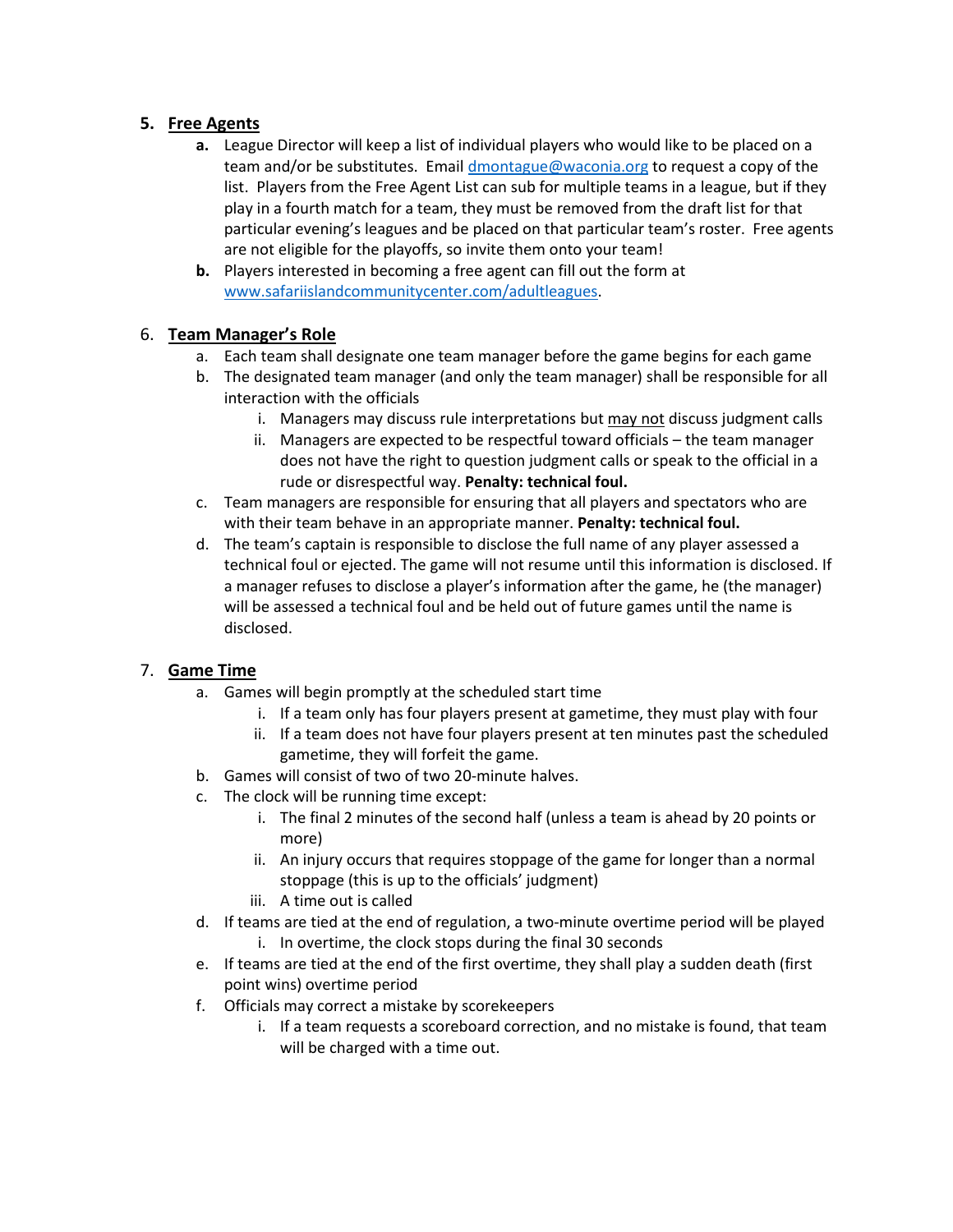### 8. **Official Score and Scorekeeper**

- a. Managers or a team representative must fill out the scorebook at the score table prior to each game. Players first and last name along with the jersey number shall be entered into the scorebook.
	- i. Only players who are present shall be listed in the scorebook at the beginning of regulations
	- ii. Players arriving late may be added to the scorebook without penalty
	- iii. Players may not enter the game until they've been entered into the scorebook.
- b. The running scorebook (kept at the scorer's table) will be the official score and foul count
- c. Teams are encouraged to closely monitor the scoreboard and keep their own scorebook
- d. Teams shall alert the officials immediately if any errors occur
	- i. If a team alerts the official to an error (that requires a clock stoppage) and no error is found, that team shall be assessed a timeout
- e. The scorekeeper will not keep track of individual statistics

### 9. **Putting the ball in play**

- a. Jump balls will only be used to begin the game and to begin all overtime periods.
- b. All other jump ball situations (including half time) will be determined by alternating possessions
- c. The officials shall handle the ball after every whistle

### 10. **Time Outs**

- a. Each team will be allowed two one-minute timeouts per half
- b. Unused timeouts do not carry over between periods
- c. If overtime is played, each team shall be awarded one timeout per overtime period

#### 11. **Dunking**

- a. Dunking is allowed in games, however, players may not hold onto the rim
	- i. Players holding onto the rim (even briefly) will be assessed a **technical foul**
- b. DUNKING IS NOT ALLOWED DURING WARMUPS
- c. Any player caught dunking during warmups or in any other non-live situation will be assessed a **technical foul**
	- i. This includes dunking after a whistle, or during a stoppage in the game.

#### 12. **Fouls**

- a. Any participant who is assessed five personal fouls will be removed from the game (fouled out)
- b. A technical foul is considered a personal foul Example: a player who receives four personal fouls and one technical has fouled out.
- c. A player shooting a three-point shot when fouled shall receive three free throws (only when a three-point line is available)

# 13. **Free Throws**

a. Players may enter the lane once the ball leaves the shooter's hand (on the release).

#### 14. **Technical Fouls**

a. All technical fouls are two shot fouls plus the ball at mid-court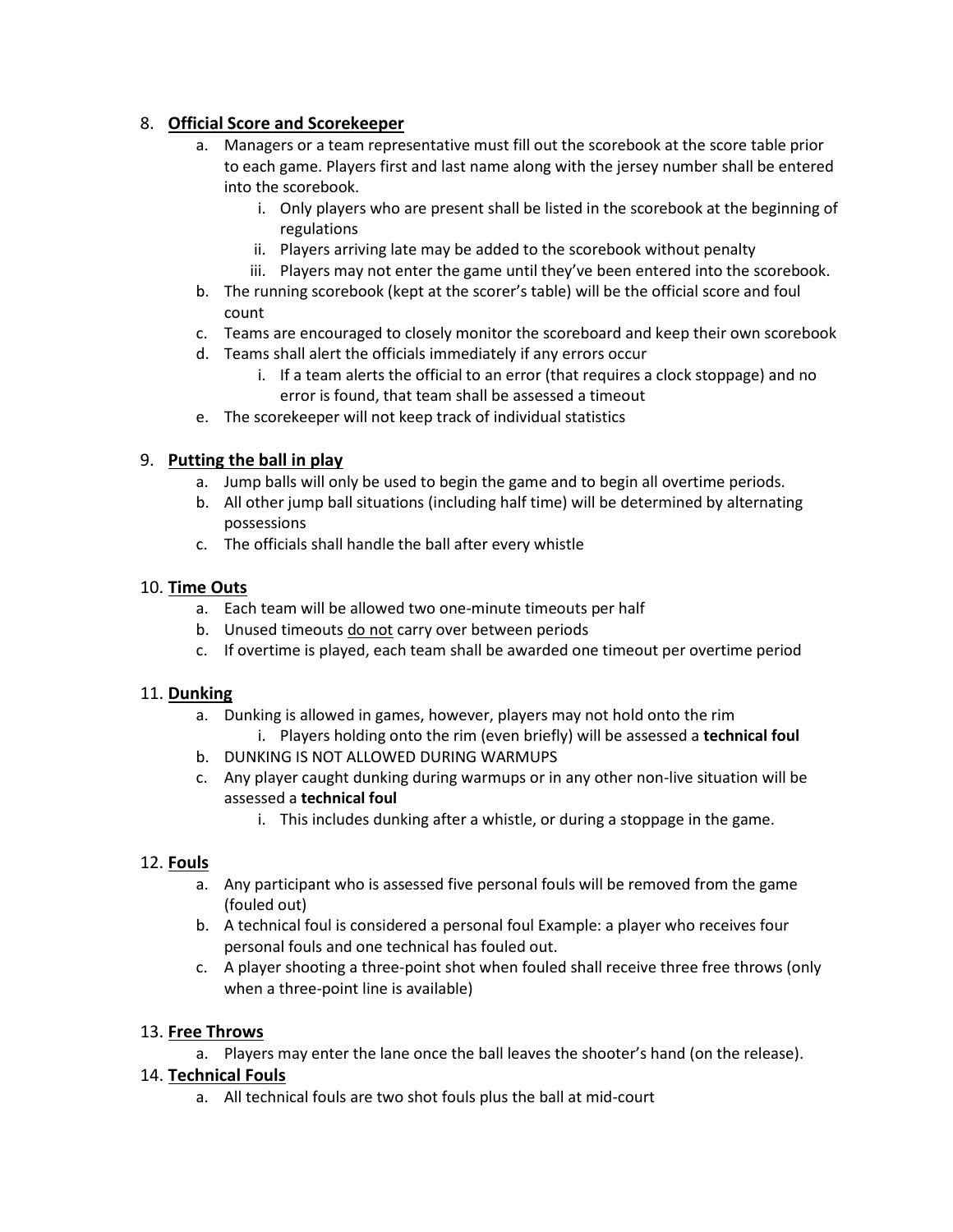- b. Any players who receives two technical fouls in a game will be ejected from the game and will be suspended for a minimum of one game.
	- i. Note this excludes technicals for a jersey violation
- c. **ANY PLAYER WHO RECEIVES THREE TECHNICAL FOULS DURING THE SEASON WILL BE SUSPENDED FOR THE REMAINDER OF THE SEASON**
	- i. Note this excludes technicals for a jersey violation
	- ii. Refunds will not be given for expelled players
	- iii. Players who receive their 3rd technical foul during the final game will be suspended for the next season.
- d. Any misinformation about a technical foul may result in a team suspension
	- i. The following will be considered misinformation
		- 1. Refusal to give the scorer's table the offending players name
		- 2. Lying about the name of a player who's received a technical
		- 3. Attempting to play with a suspended player

#### 15. **Flagrant Foul**

- a. A flagrant foul may be a personal or technical foul of a violent or savage nature, or a technical noncontact foul which displays unacceptable conduct. It may or may not be intentional. If personal, it involves, but is not limited to violent contact such as: striking, kicking, kneeing or an attempt to injure. (NFHS 4-19-4).
- b. Any player who receives a flagrant foul shall be ejected from the game and will serve a minimum of a one game suspension
- c. A flagrant foul will also count as a technical foul

#### 16. **Player Conduct**

- a. Safari Island Community Association is a municipal recreation program who aims to create a welcoming environment for all players. Additionally, its basketball leagues are conducted in Waconia area schools. As such, the following conduct expectations are in place for all adult basketball games.
- b. The following actions may result in a technical foul
	- i. Use of profanity
	- ii. Complaining about or questioning an official's call by a non-team captain
	- iii. Persistent complaint about judgment calls by any player (including captains)
	- iv. Abusive or profane language by a spectator (team technical shall be assessed).
- c. The following actions shall result in a technical foul, double technical (ejection) or flagrant foul.
	- i. Use of profanity toward an official or an opposing player
	- ii. Making a comment that is personal in nature to or about an official or opposing player
	- iii. Any attempt to "bait," taunt or otherwise instigate an opponent
	- iv. An attempt to physically intimidate an opponent or official
- d. Any physical contact with an official will result in ejection from the league and notification of authorities
- e. NOTE: The officials' jurisdiction begins from the time a player arrives on site until the player leaves. Actions that occur, before, during and after games are all subject to a technical foul, flagrant foul or ejection.
- f. Alcohol and tobacco is not permitted to be on-site during any Safari Island activities.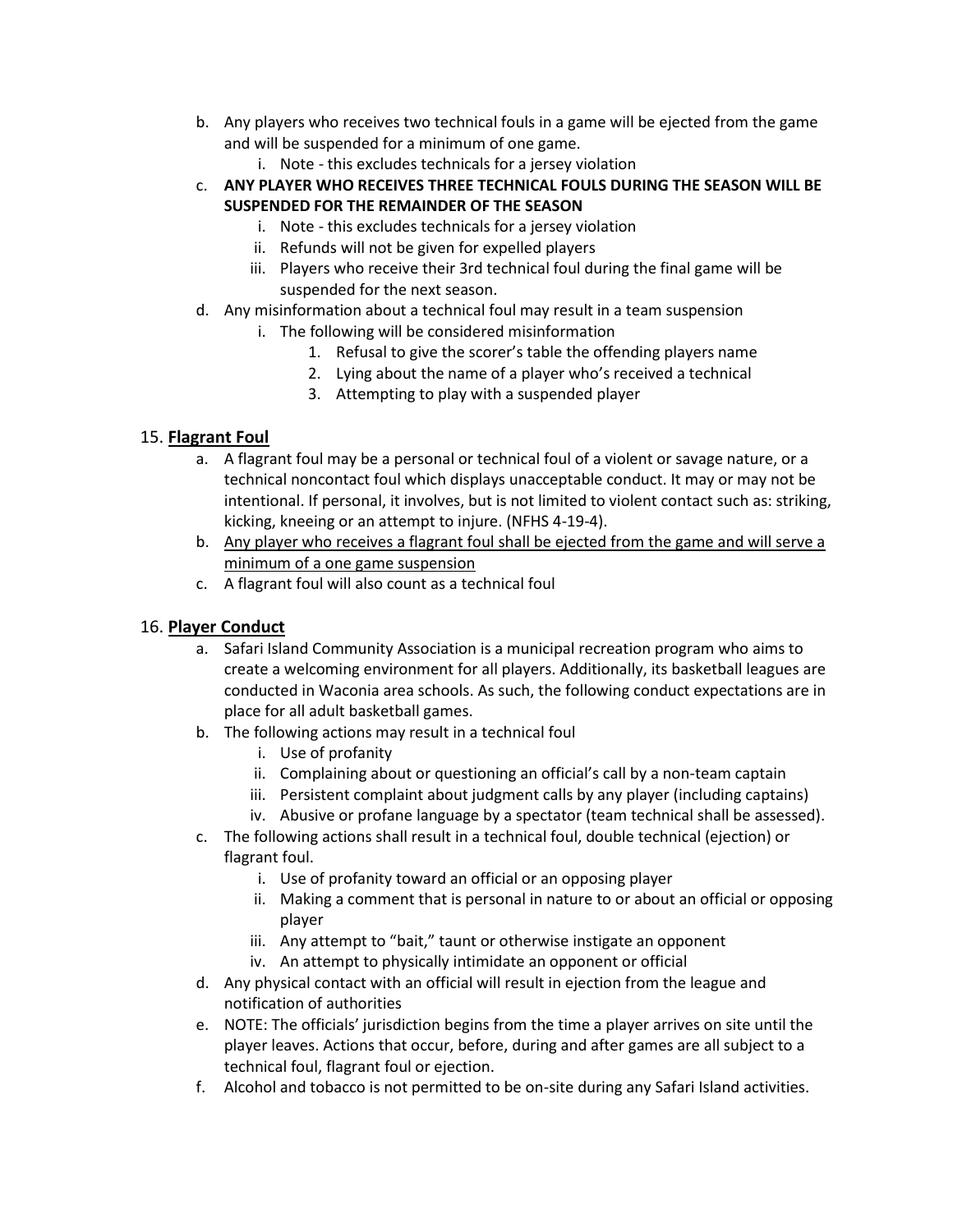# 17. **Fighting**

- a. Any player who is ejected for or found to be fighting will be ejected from the game and may be ejected from the league for the remainder of the season
- b. Safari Island Community Center will use a strict definition of fighting, and shall impose the fighting for penalty for any of the following action
	- i. Throwing a punch (regardless of whether or not it is landed)
	- ii. Slapping or pushing a players face of head area
	- iii. Grabbing or pushing a player during an altercation (exception, trying to restrain a player from your own team)
	- iv. Any violent, physical act on another player outside of the actions allowed in basketball Example: throwing a player to the court
- c. Any player who leaves the bench while an altercation is happening shall be considered to be fighting (exception: if an official specifically asks players to help to restore order).
- d. The officials have the right to halt and discontinue any game if it is believed that allowing a game to continue may result in a fight or an out-of-control situation.

# 18. **Officials**

- a. The officials for the Safari Island Adult Basketball league are contracted from an outside officials' organization and are not employees of Safari Island Community Center. However, the officials are expected to treat players in a professional and respectful manner, and uphold all of the rules and policies in this manual.
- b. Safari Island contracts for two officials per game and intends to play each game with two officials
- c. In the event that one official is unavailable, a game may be officiated by one official and will be considered an official game.
- d. In the even that either neither official is present, teams may decide to proceed in one of the following ways:
	- i. Solicit a volunteer(s) to officiate the game. The volunteer officials will be paid the officials' fee.
	- ii. Play a self-officiated game (teams will split the officials' fee).
	- iii. Declare the game a no-contest, so neither teams standings are affected (teams will split the officials fee)
	- iv. If option i or ii are agreed upon, the game must be played to completion, unless an official arrives to complete the game (the game shall not be restarted).
	- v. Once a game has begun, it is considered an official game and cannot be replayed.

# 19. **Team Conduct**

- a. Any team which consistently exhibits poor sportsmanship may be eliminated from the league with a forfeiture of all fees.
- b. Officials and teams shall report all poor sportsmanship to the league director.

# 20. **Rules Not Listed**

a. Any rule not listed in this manual will be governed by NFHS (High School) rules.